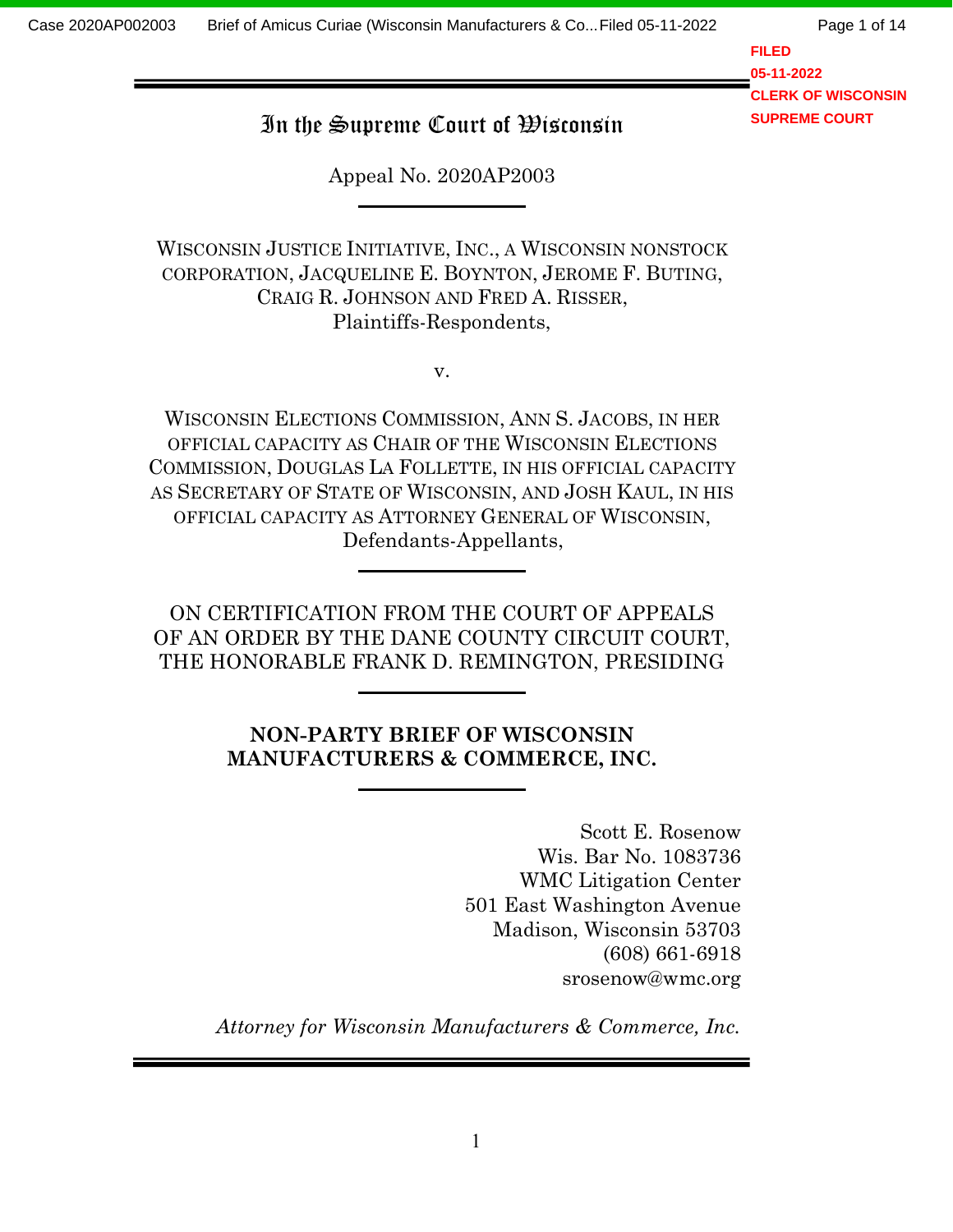# TABLE OF CONTENTS

| This Court should uphold the Marsy's Law constitutional<br>amendment because the circuit court erred by overstepping the<br>limits of judicial review and infringing upon the Legislature's |
|---------------------------------------------------------------------------------------------------------------------------------------------------------------------------------------------|
| A. The judiciary does not have the power to craft constitutional                                                                                                                            |
| B. Extensive public involvement in the amendment process<br>informs legislative public policy decisions that are beyond the                                                                 |
| C. To avoid rendering an advisory opinion like the circuit court<br>did here, judicial review of a proposed constitutional                                                                  |
|                                                                                                                                                                                             |
|                                                                                                                                                                                             |
| CERTIFICATE OF COMPLIANCE WITH RULE 809.19(12)14                                                                                                                                            |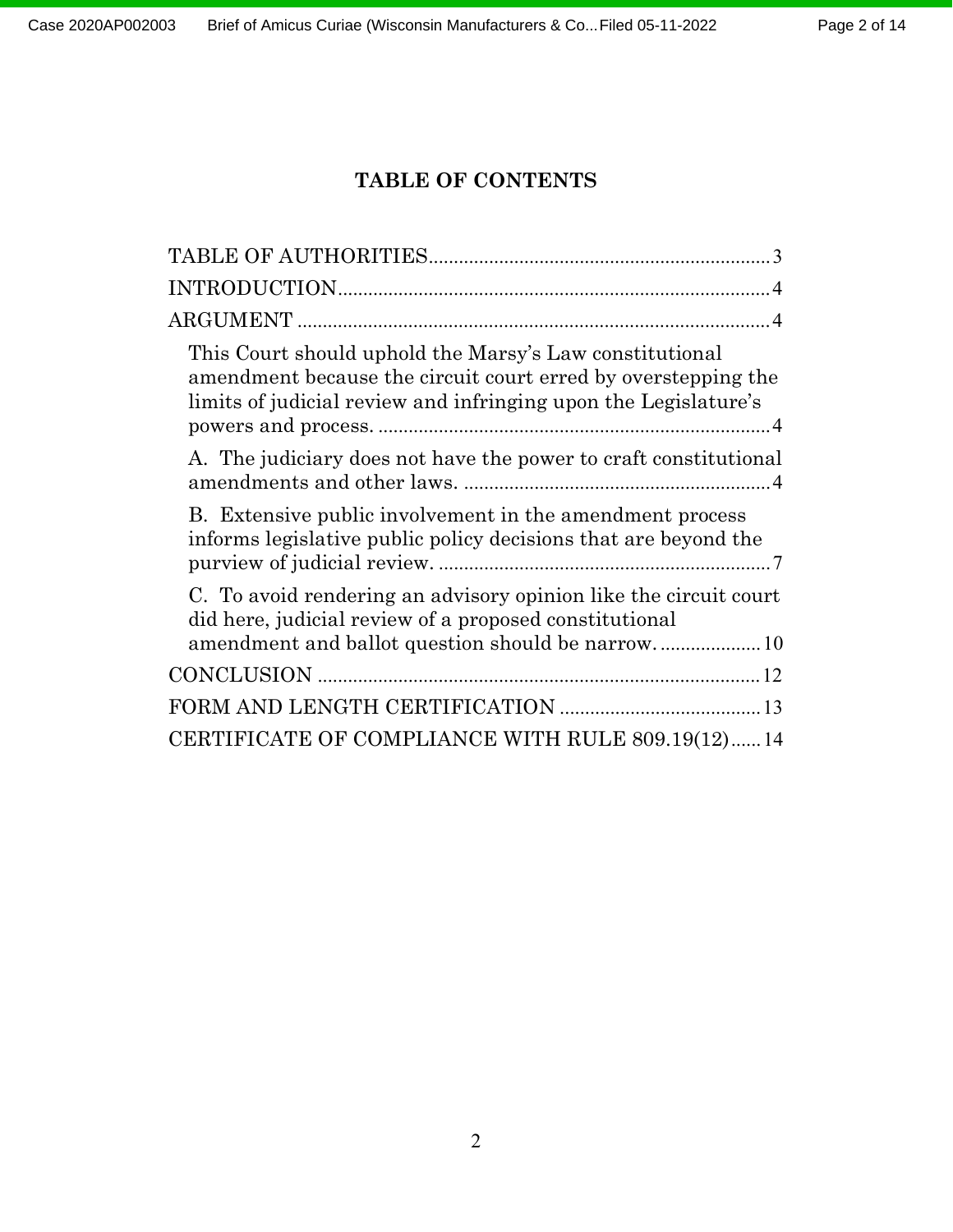## TABLE OF AUTHORITIES

# Cases

| City of Menasha v. Wisconsin Emp. Rels. Comm'n,                          |
|--------------------------------------------------------------------------|
|                                                                          |
| Flynn v. Department of Administration,                                   |
|                                                                          |
| Golden v. Zwickler,                                                      |
|                                                                          |
| Larson v. Burmaster,                                                     |
|                                                                          |
| McConkey v. Van Hollen,                                                  |
|                                                                          |
| Southport Commons, LLC v. Wisconsin Dep't of Transportation,             |
|                                                                          |
| State ex rel. Ekern v. Zimmerman,                                        |
|                                                                          |
| State v. Hall,                                                           |
|                                                                          |
| State v. Steffes,                                                        |
| 2013 WI 53, 347 Wis. 2d 683, 832 N.W.2d 101  10, 11                      |
| <b>Statute</b>                                                           |
|                                                                          |
| <b>Other Authorities</b>                                                 |
|                                                                          |
|                                                                          |
| Laura Schulte, You've Seen Commercials for Marsy's Law. Here's           |
| the Story Behind the Proposed Wisconsin Constitutional                   |
| Amendment, MILWAUKEE JOURNAL SENTINEL (March 27, 2020)                   |
|                                                                          |
| Riley Vetterkind, <i>Voters to Decide on Crime Victim Constitutional</i> |
| Amendment on Tuesday's Ballot, WISCONSIN STATE JOURNAL                   |
|                                                                          |
|                                                                          |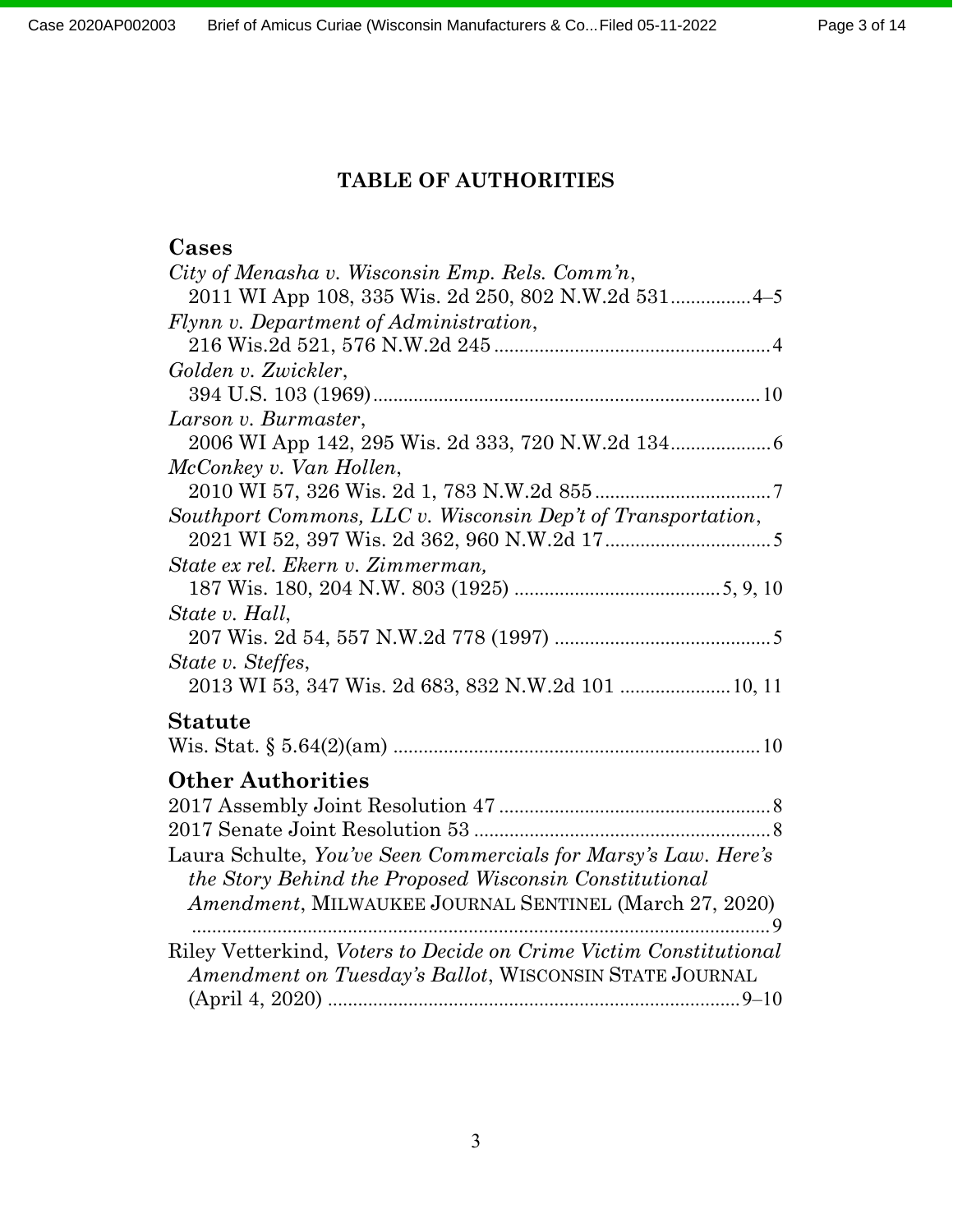#### INTRODUCTION

In April 2020, Wisconsin voters overwhelmingly ratified "Marsy's Law"—the proposed amendment to Wis. Const. art. I, § 9m—which expanded the rights of crime victims. The circuit court below determined that Marsy's Law was invalid because its ballot question was flawed. This Court should reverse the circuit court's decision and uphold Marsy's Law.

This Court should make clear that judicial review of a ballot question and constitutional amendment must be narrow and limited. Three points compel this conclusion: (1) a court may not rewrite a legislative enactment; (2) proposed constitutional amendments are the most basic public policy question that falls squarely within the legislative branch, subject to public ratification; and (3) courts should not issue advisory opinions.

The circuit court's decision violates all three of those principles. It improperly attempts to rewrite the Legislature's chosen language, it interferes with the legislative process, and it amounts to an advisory opinion on various aspects of Marsy's Law.

#### ARGUMENT

This Court should uphold the Marsy's Law constitutional amendment because the circuit court erred by overstepping the limits of judicial review and infringing upon the Legislature's powers and process.

A. The judiciary does not have the power to craft constitutional amendments and other laws.

"This court has long held that it is the province of the legislature, not the courts, to determine public policy." Flynn v. Department of Administration, 216 Wis. 2d 521, 539, 576 N.W.2d 245. A court thus "may not substitute [its] judgment for that of the legislature" and "may not rewrite [a] statute." City of Menasha v.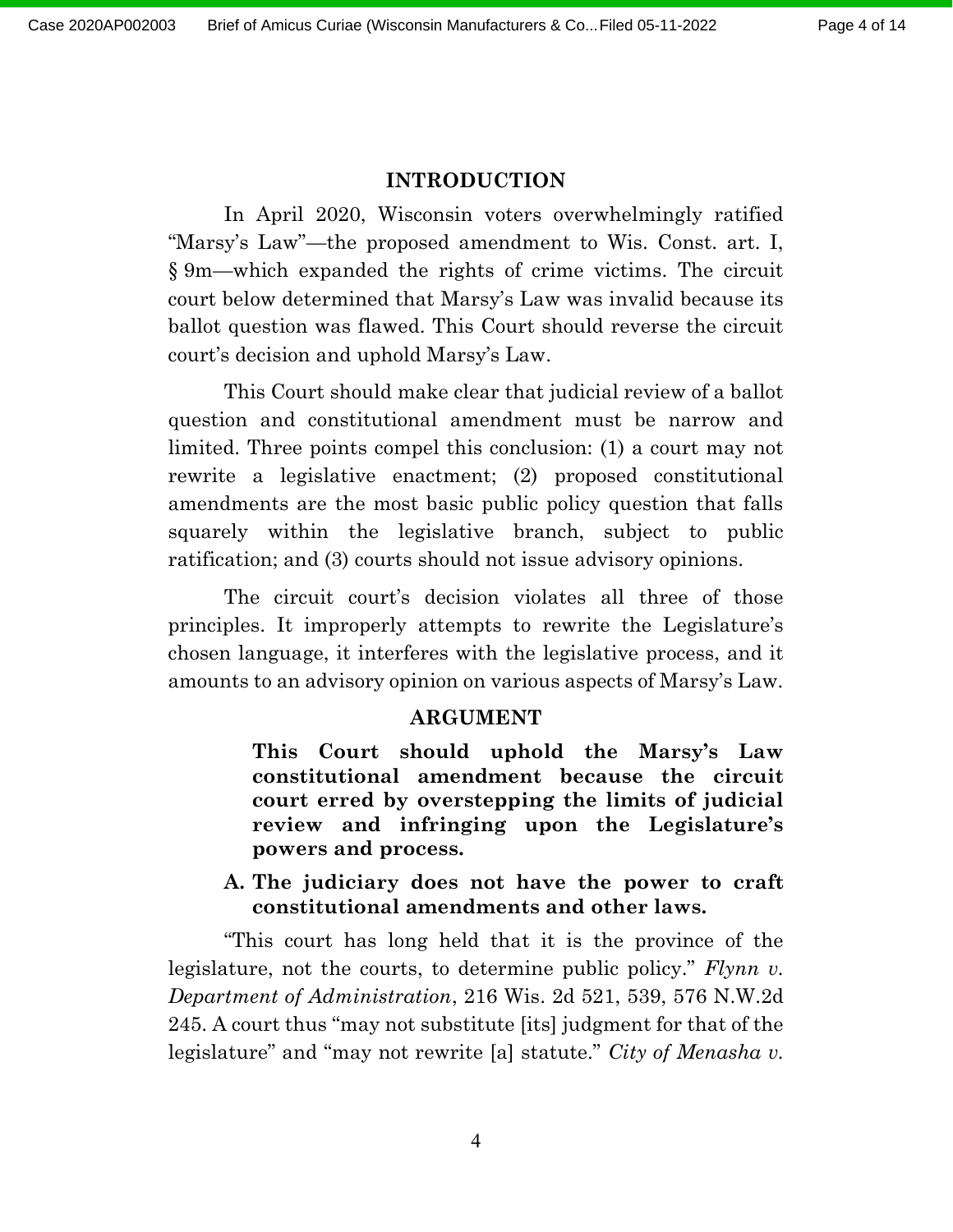Wisconsin Emp. Rels. Comm'n, 2011 WI App 108,  $\P$  18, 335 Wis. 2d 250, 802 N.W.2d 531. This rule prevents courts from invading the province of the legislative branch. See State v. Hall, 207 Wis. 2d 54, 83–84, 557 N.W.2d 778 (1997). There is another sound reason for this rule: "The legislature is presumed to 'carefully and precisely' choose statutory language to express a desired meaning." Southport Commons, LLC v. Wisconsin Dep't of Transportation, 2021 WI 52, ¶ 32, 397 Wis. 2d 362, 960 N.W.2d 17. These rules apply equally to constitutional amendments. See State ex rel. Ekern v. Zimmerman, 187 Wis. 180, 191, 204 N.W. 803 (1925) (noting rules of statutory interpretation apply to our constitution).

If affirmed, the circuit court's decision could force the Legislature to use new language that no longer expresses the Legislature's desired meaning. The circuit court's decision essentially rewrites either the Marsy's Law amendment or ballot question. The court gave the Legislature two "choice[s] going forward." (R. 53:35.) It stated that the Legislature may either (1) make "changes [to] the amendments restoring the legal rights of the accused allowing the same question to again be presented to the voters"; or (2) keep "the amendments as drafted, and present two new ballot questions to the voters, one relating to victims and victim rights and the other relating to the change in the constitutional rights afforded the accused." (R. 53:35 (emphases added).) The court erred by essentially rewriting the Legislature's carefully chosen language.

The circuit court apparently thought that its decision would fix some ambiguities. The court stated that "[i]t is not in the best interest of crime victims that there be any lack of clarity in their rightful role in the administration of criminal justice. . . . Crime victims are not well served when their rights and the rights of the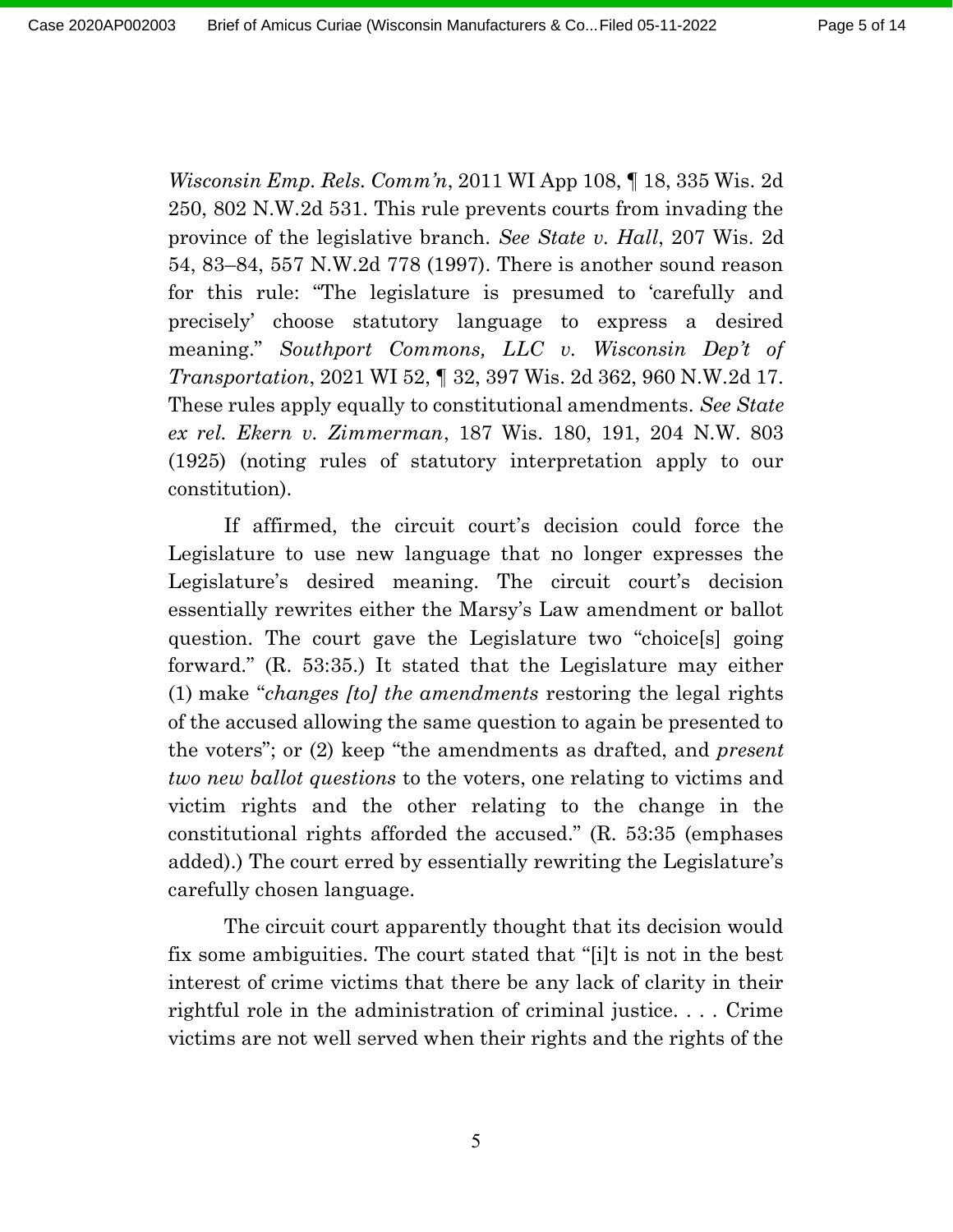accused are not clearly drawn." (R. 53:25.) The court, for instance, saw an ambiguity because the ballot question stated that victims' rights should be protected "equally" with those of defendants, although the amendment itself used the phrase "no less vigorously" instead of "equally." (R. 53:25.) The court also stated that the amendments are ambiguous because they mention victims' "rights" while referring to defendants' "protections." (R. 53:17.) The court opined that "rights" is not synonymous with "protections."  $(R. 53:17.)$ 

But the Legislature presumptively chose those words for a reason, and it is not the circuit court's role to change them. It is irrelevant that the circuit court found the Legislature's chosen language ambiguous. A legislative enactment is not void simply because it may be ambiguous. See, e.g., Larson v. Burmaster, 2006 WI App 142, ¶ 28 n.9, 295 Wis. 2d 333, 720 N.W.2d 134. Although a statute can be unconstitutionally vague, this vagueness doctrine "applies only to statutes that regulate conduct." Id. If a statute "does not regulate conduct or subject violators to penalties," then "the vagueness doctrine does not apply." Id.  $\parallel$  30. Under those principles, Marsy's Law cannot be challenged as being unconstitutionally vague. Yet the circuit court essentially held that Marsy's Law was improperly enacted because it was too unclear for voters to understand. (See R. 53:17, 25, 34.) The circuit court erred by injecting the vagueness doctrine where it does not belong.

As a separate branch of government, the judiciary cannot encroach on the Legislature's power to make law. Courts cannot rewrite legislative enactments, as the circuit court did here.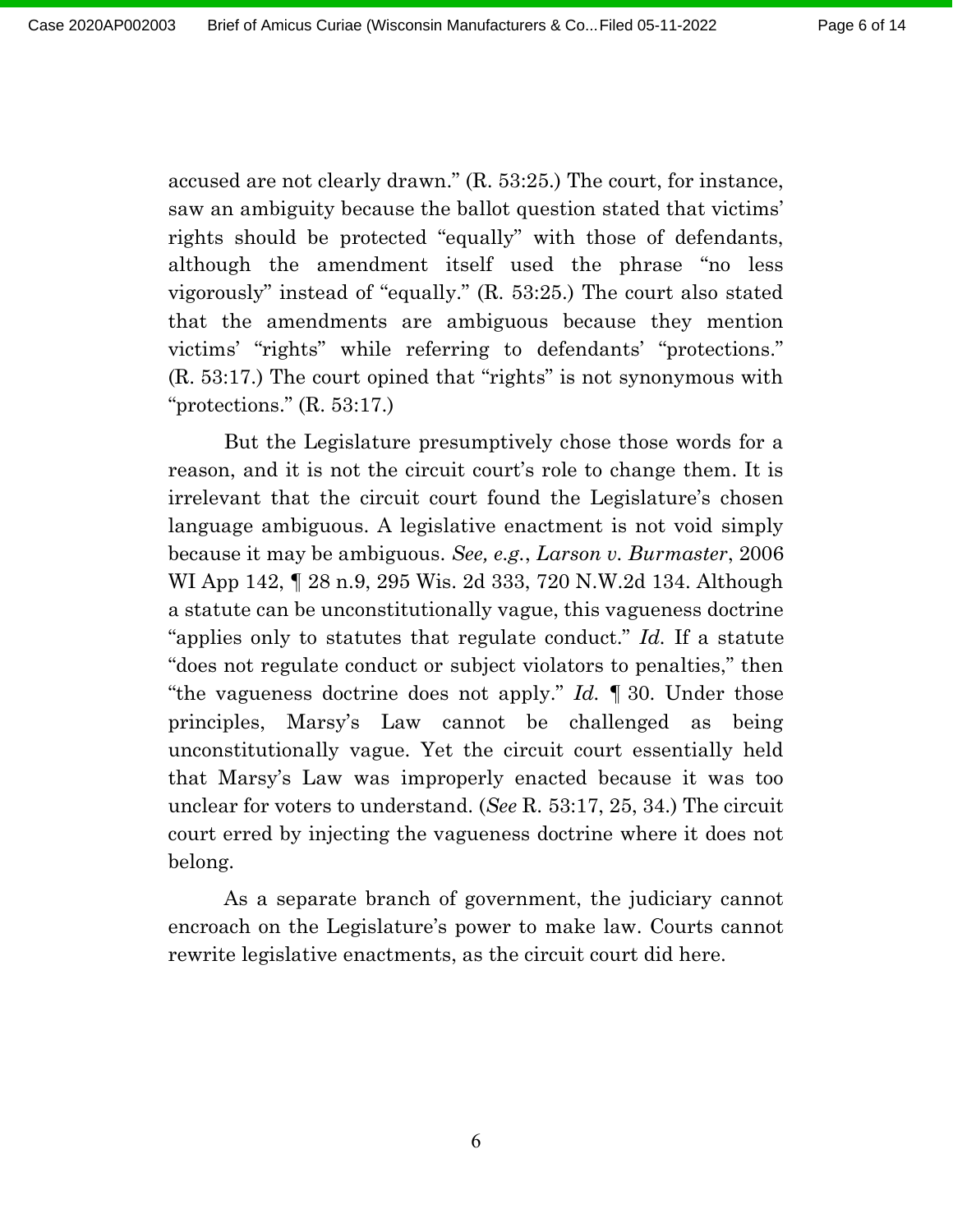# B. Extensive public involvement in the amendment process informs legislative public policy decisions that are beyond the purview of judicial review.

Invalidating a constitutional amendment can encroach on the legislative power and upend the public policy preferences of the Legislature and the public. The Wisconsin Constitution intimately weaves public participation into the amendment process. The public's direct involvement in this lawmaking process demands the highest deference when a court reviews a constitutional amendment and its ballot question.

Unless the substantive validity of a constitutional amendment is challenged—which is not the case here—courts should give great deference to the Legislature when reviewing an already-ratified constitutional amendment. Article XII, Section 1 of the Wisconsin Constitution states that constitutional amendments "may be submitted to the people 'in such manner . . . as the legislature shall prescribe.'" McConkey v. Van Hollen, 2010 WI 57, ¶ 25, 326 Wis. 2d 1, 783 N.W.2d 855. "Thus, the constitution assigns considerable authority and discretion to the legislature in the way it submits amendments to the people for a vote." Id. This Court has "reaffirm[ed]" its "repeated holdings that the constitution grants the legislature considerable discretion in the manner in which amendments are drafted and submitted to the people."  $Id. \P 40$ .

Article IV, Section 1 of the Wisconsin Constitution vests the legislative power in the Legislature. Unlike ordinary lawmaking, the constitution blends the public into the legislative process when amending the constitution. Article XII, Section 1 of the Wisconsin Constitution explains that a proposed constitutional amendment must pass both chambers in two consecutive legislative sessions before the question is put to the electorate for ratification. This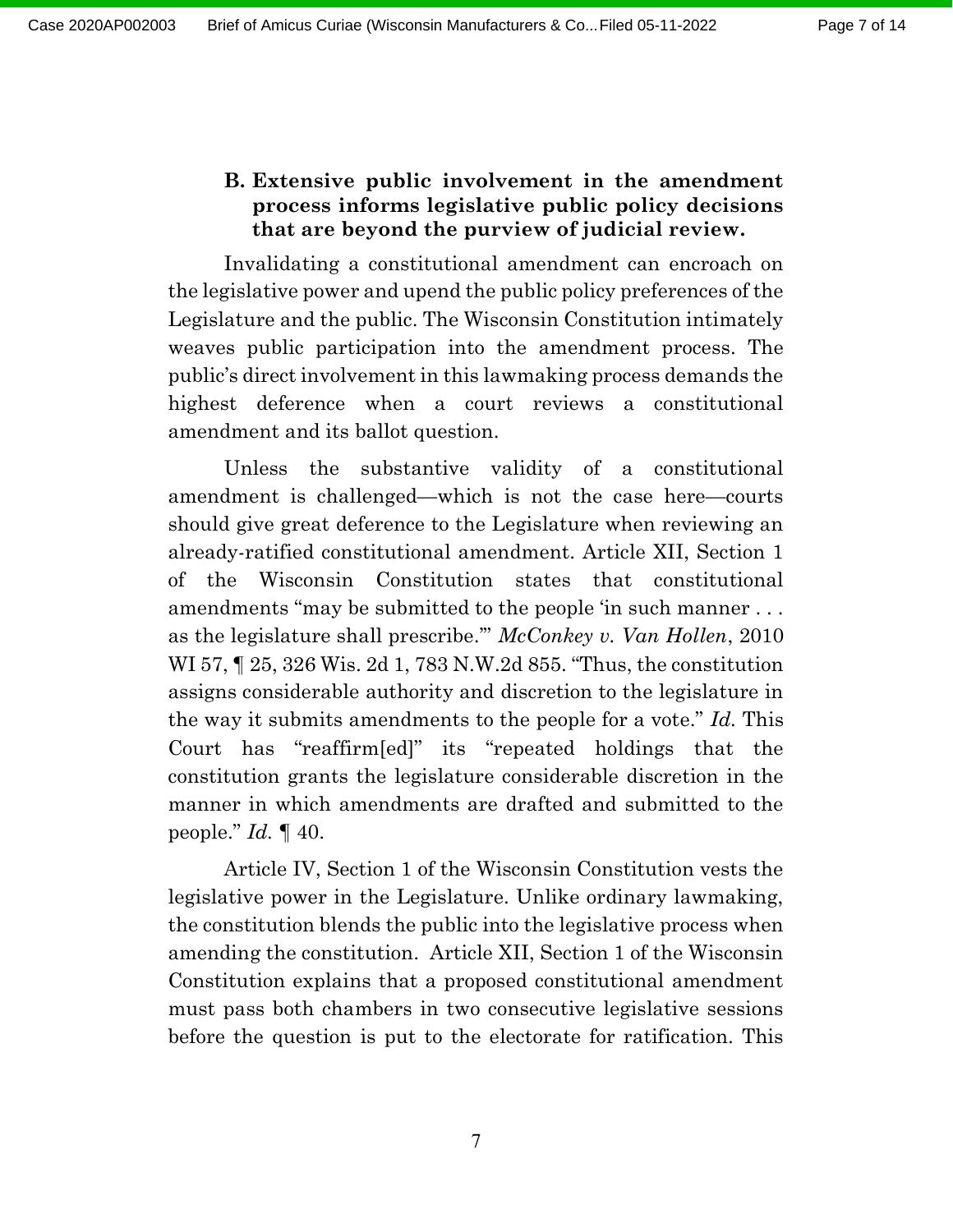process, while explained simply on paper, is far more complex in reality and highlights the deference that courts must give to the legislative branch.

The Marsy's Law amendment was a nearly three-year long process that intimately involved the public to carefully and precisely craft the language of the proposed amendment and ballot question. The amendment was first considered in the 2017 legislative session; identical versions were introduced in both chambers of the Legislature. See 2017 Senate Joint Resolution 53; 2017 Assembly Joint Resolution 47. Both proposals received public hearings in legislative committees at which numerous members of the public and other concerned parties voiced their opinions on the proposed constitutional amendment. The version ultimately passed by both chambers, 2017 Senate Joint Resolution 53, had multiple amendments introduced and adopted after this significant public input. Likewise, in the subsequent legislative session, an identical proposed constitutional amendment was introduced in both chambers; public hearings were held on both proposals at which numerous members of the public attended and voiced their support or opposition. Ultimately, 2019 Senate Joint Resolution 2 was passed by both chambers and put before the voters for ratification.

The Legislature presumptively expressed its intent in the text of the proposed amendment and ballot question. This presumption is especially justified because the Legislature worked with interested stakeholders—such as Marsy's Law for Wisconsin, LLC—when drafting this amendment.

By working with the Legislature to craft the Marsy's Law amendment, members of the public exercised their First Amendment right to petition the government. Likewise, those opposed to the Marsy's Law amendment also had their concerns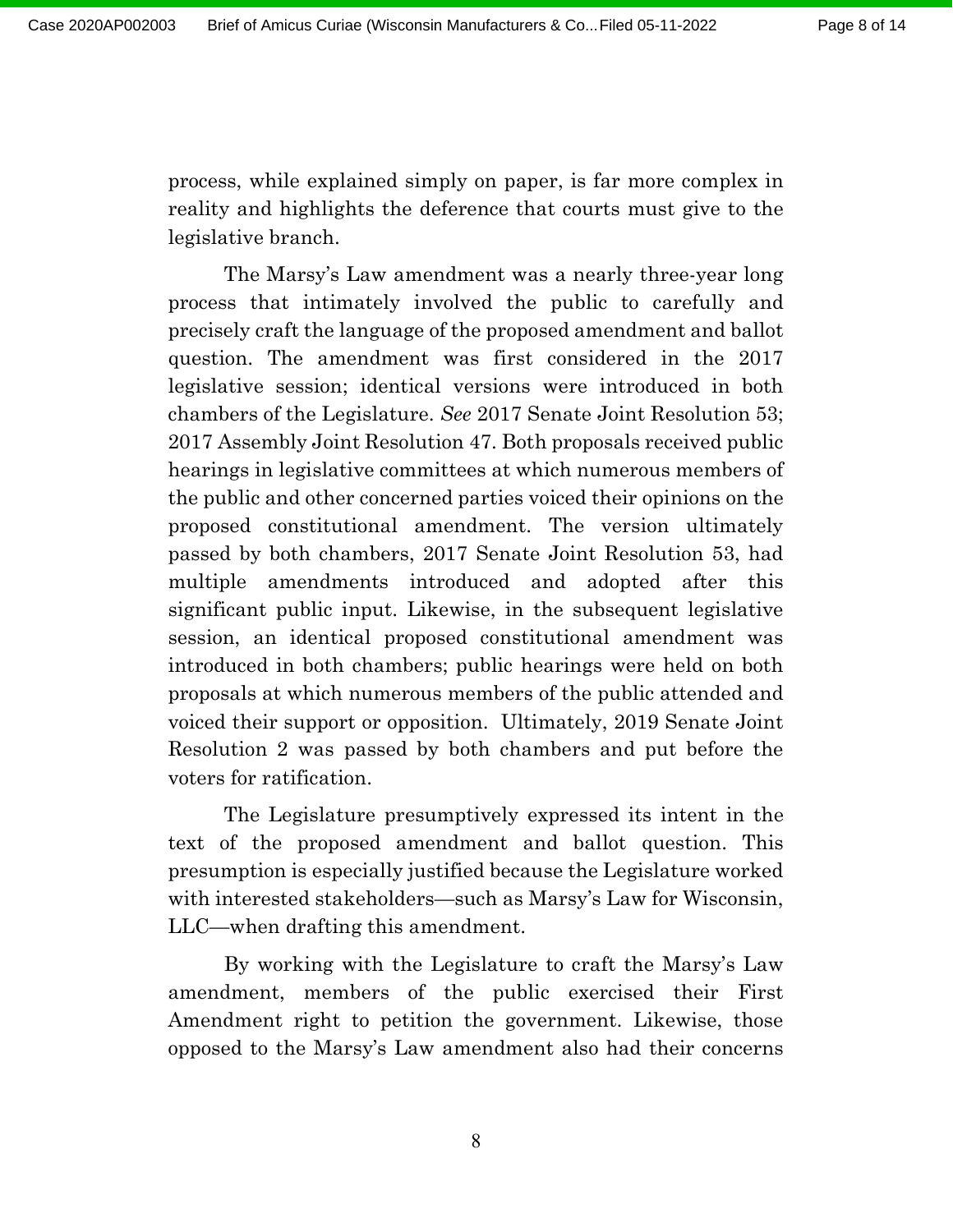heard. The circuit court's decision interferes with that First Amendment right and upsets the Legislature's careful selection of language.

The question here is whether voters "were misled or misinformed as to the actual or real purpose" of Marsy's Law when they enacted it. See Ekern, 187 Wis. at 193. This Court has previously noted, when hearing a challenge to a proposed constitutional amendment, that the people "are presumed to be familiar with the elements of the Constitution and with the laws" because schools, the news media, places of worship, private and public organizations, and political organizations all devote time "to the education of the masses upon pending questions of public welfare." *Id.* at 192.

Given the amount of public discourse on the proposed Marsy's Law amendment, the ballot question did not mislead or misinform the voters. Information today is even more accessible and discourse even more prevalent than it was nearly a century ago when this Court decided Ekern. When voters ratified the Marsy's Law amendment in 2020, they were exposed to ubiquitous public debate about the amendment, either in the weeks and months preceding the public vote or in the prior years the proposed amendment was considered by the Legislature. See, e.g., Laura Schulte, You've Seen Commercials for Marsy's Law. Here's the Story Behind the Proposed Wisconsin Constitutional Amendment, MILWAUKEE JOURNAL SENTINEL (March 27, 2020) (noting that more than \$125,000 in advertising had been spent in public education efforts and where to find additional information in support of and opposition to the proposed amendment); Riley Vetterkind, Voters to Decide on Crime Victim Constitutional Amendment on Tuesday's Ballot, WISCONSIN STATE JOURNAL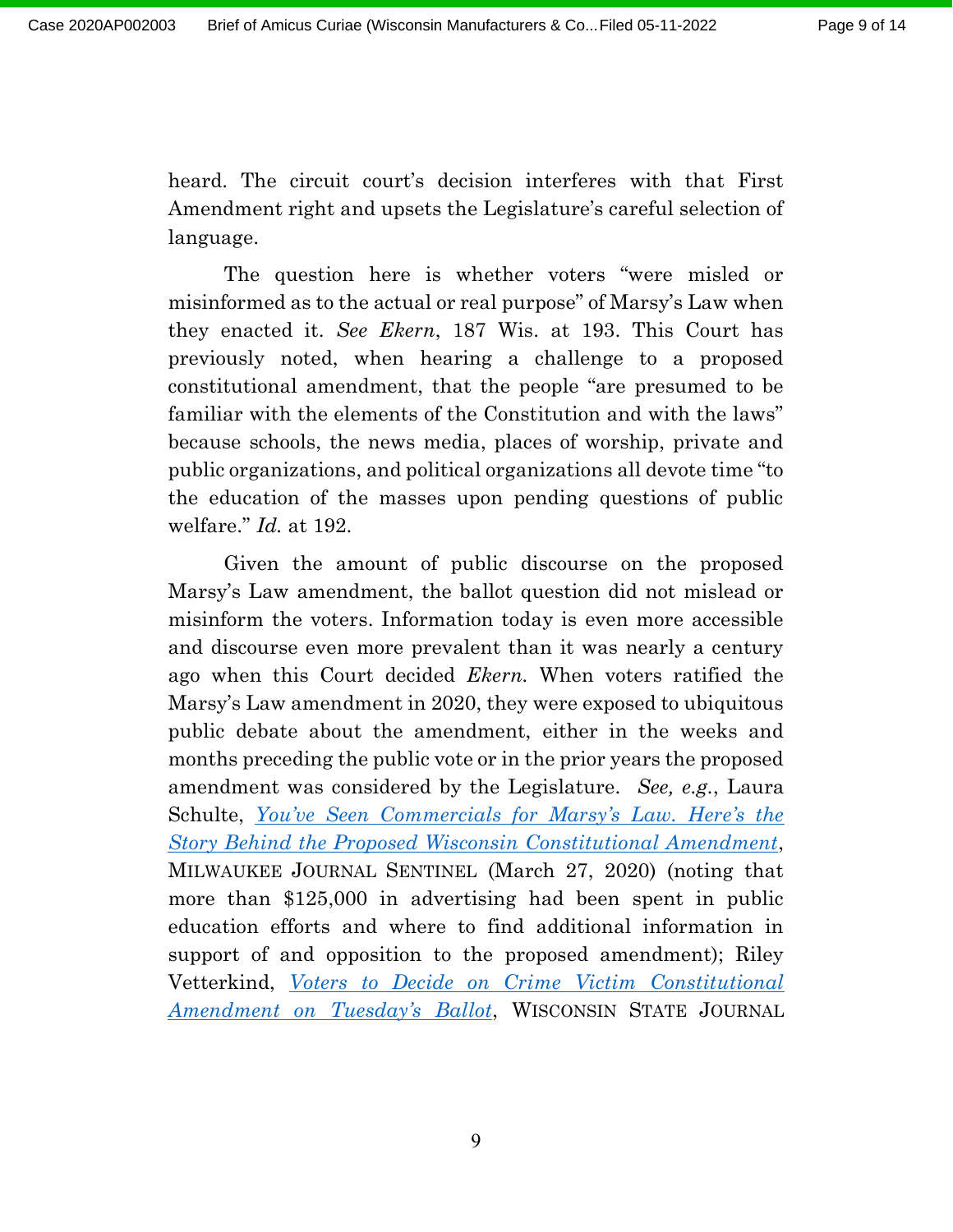(April 4, 2020) (providing information about the amendment and discussing arguments in favor of and opposed to the amendment).

The public's intimate involvement in the constitutional amendment process implicates the heart of the separation of powers between the judicial and legislative branches on matters of public policy. Judicial review in this case must therefore be narrow and accord broad discretion to the Legislature.

## C. To avoid rendering an advisory opinion like the circuit court did here, judicial review of a proposed constitutional amendment and ballot question should be narrow.

A court should "not issue advisory opinions on how a statute could be interpreted to different factual scenarios in future cases." State v. Steffes, 2013 WI 53, ¶ 27, 347 Wis. 2d 683, 832 N.W.2d 101. This rule applies not only to statutes but also to constitutional amendments. See, e.g., Golden v. Zwickler, 394 U.S. 103, 108 (1969). After all, "in construing the Constitution, [courts] are governed by the same rules of interpretation which prevail in relation to statutes." Ekern, 187 Wis. at 191.

Robust judicial review of a constitutional amendment and ballot question would require a court to issue an advisory opinion, especially in cases where the constitutional amendment is lengthy and complex. This case highlights that concern. The circuit court's broad decision would effectively require two types of advisory opinions. First, the Marsy's Law ballot question would need to contain a far-reaching advisory opinion—even though a ballot question needs only a "concise statement" of the text of the amendment. Wis. Stat. § 5.64(2)(am). Second, a reviewing court would need to issue its own advisory opinion and compare it to the ballot question.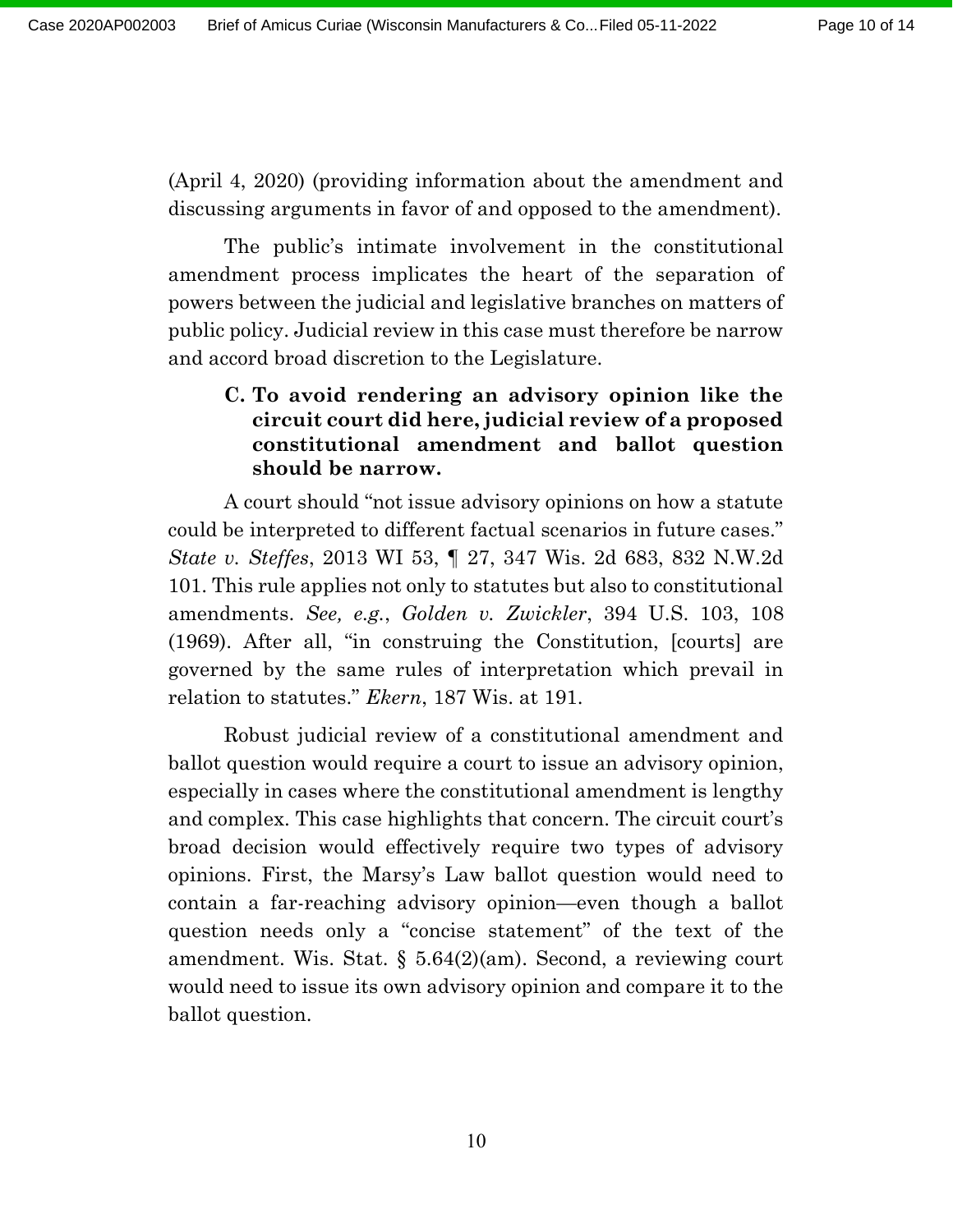But judicial review of a constitutional amendment and ballot question should not involve a far-reaching decision on all the possible effects of the amendment. The circuit court here strayed out of bounds by issuing an advisory opinion on several aspects of this complex constitutional amendment.

Indeed, the circuit court seemed to acknowledge that it was rendering an advisory opinion. When addressing the removal of "fair trial" language in our state constitution, for example, the circuit court noted that "[i]t is not yet known how courts will balance the victim's right to be present if a court determined that his or her presence undermines the fairness of the trial." (R. 53:21.) The circuit court opined on the issue anyway, suggesting that the removal of this language was *not* "nonessential."  $(R. 53:22)$ . Regarding another aspect of the new constitutional amendments, the circuit court stated that criminal defendants were "likely losing something very important." (R. 53:23.)

The circuit court should not have opined on various aspects of Marsy's Law without having the benefit of concrete facts arising in a case where Marsy's Law applies. The court felt that Marsy's Law would cause "lower courts" to "struggle to balance the competing rights of victims as against the rights of the accused." (R. 53:25.) But other courts may never have the chance to interpret this complex and lengthy constitutional amendment if the circuit court's far-reaching decision stands.

In short, this Court should narrowly review the sufficiency of the Marsy's Law ballot question, allowing this complex constitutional amendment to be "interpreted [in] different factual scenarios in future cases." *Steffes*, 2013 WI 53, 127.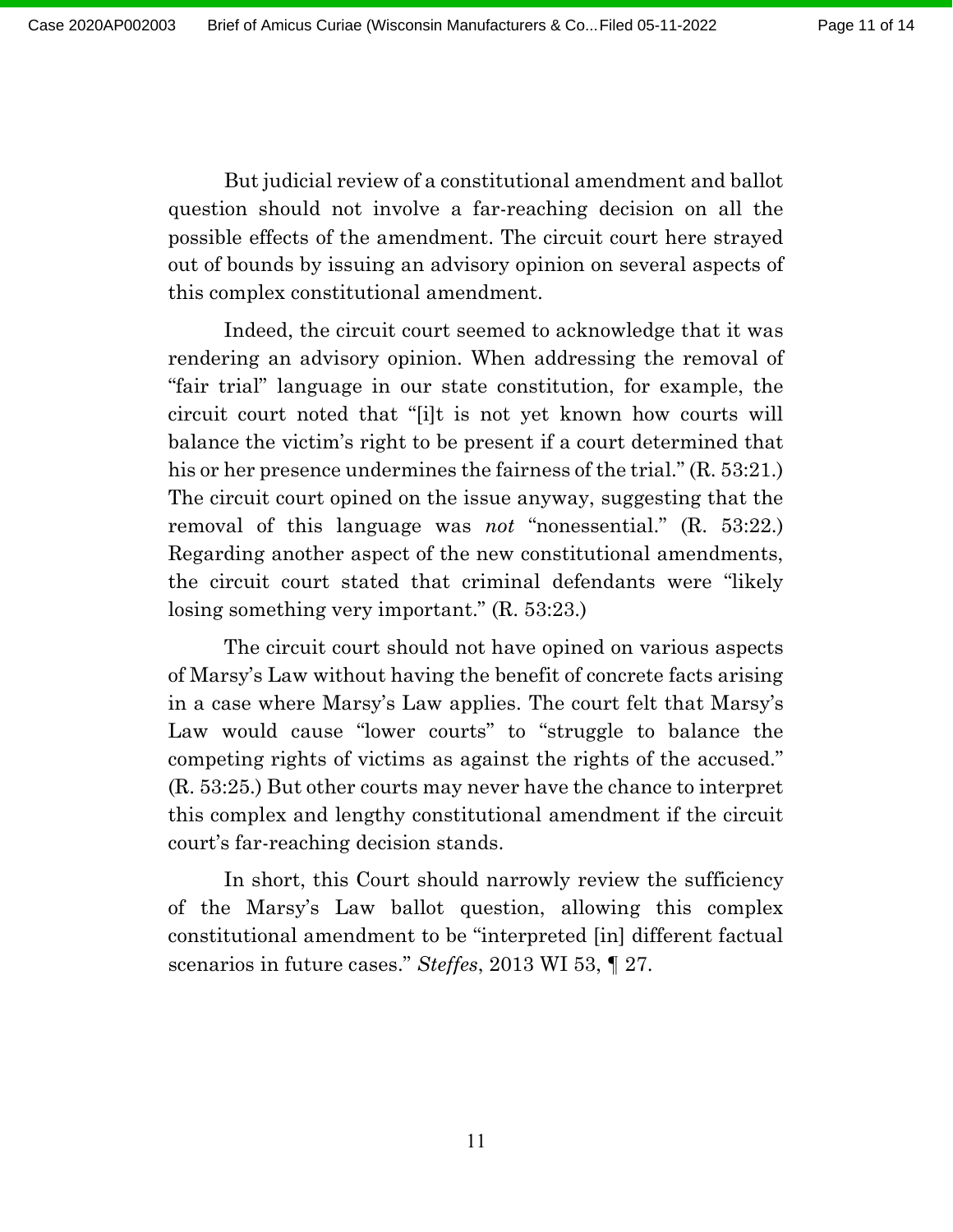## **CONCLUSION**

This Court should reverse the circuit court's order and hold that Marsy's Law was validly enacted.

Dated this 10th day of May 2022.

Respectfully Submitted,

Electronically signed by Scott E. Rosenow

Scott E. Rosenow Wis. Bar No. 1083736 WMC Litigation Center 501 East Washington Avenue Madison, Wisconsin 53703 (608) 661-6918 srosenow@wmc.org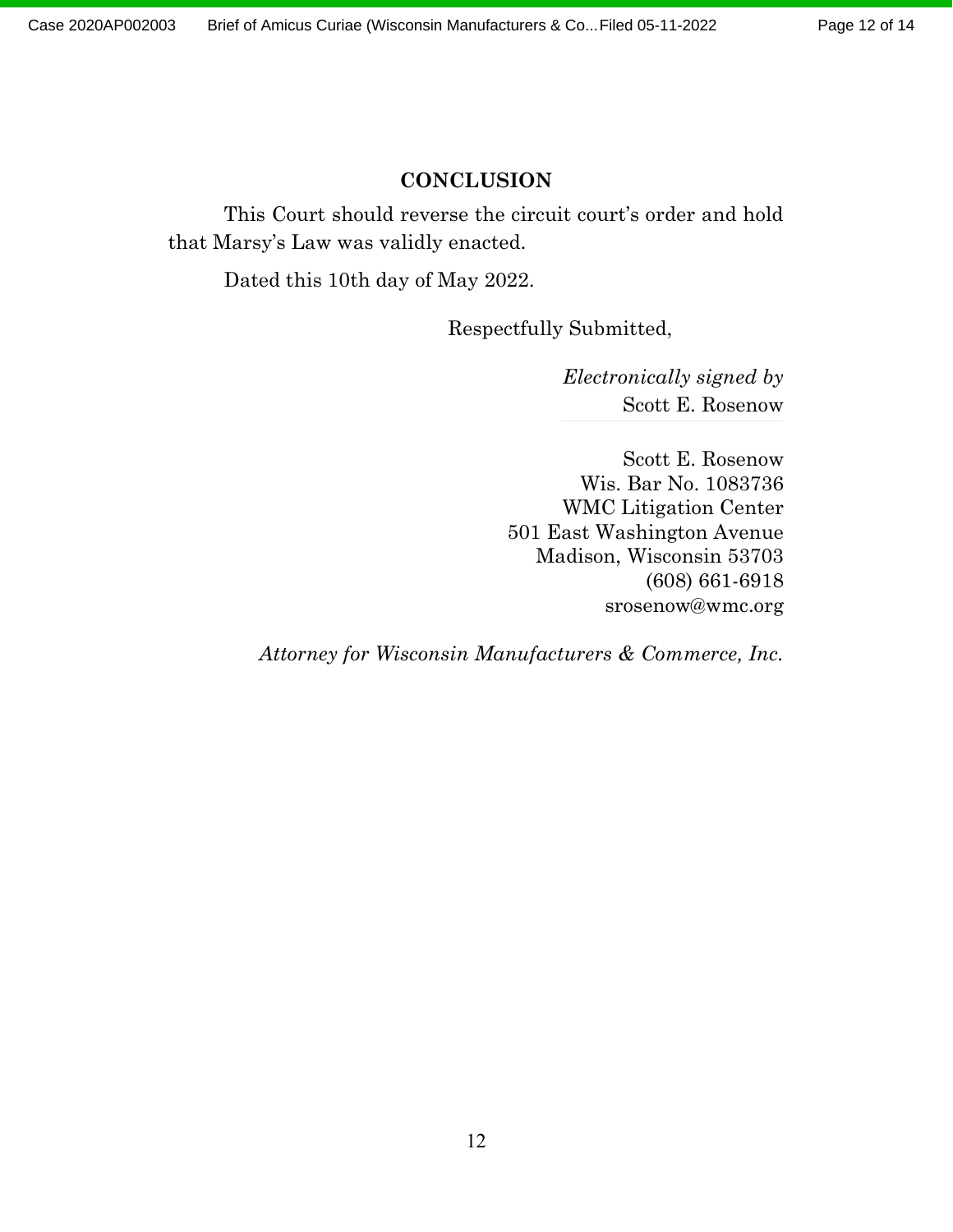## FORM AND LENGTH CERTIFICATION

I hereby certify that this brief conforms to the rules contained in s.  $809.19(8)(b)$  and (c) for a brief and appendix produced with a proportional serif font. The length of this brief is 2,195 words.

Dated this 10th day of May 2022.

Electronically signed by Scott E. Rosenow

Scott E. Rosenow Wis. Bar No. 1083736 WMC Litigation Center 501 East Washington Avenue Madison, Wisconsin 53703 (608) 661-6918 srosenow@wmc.org